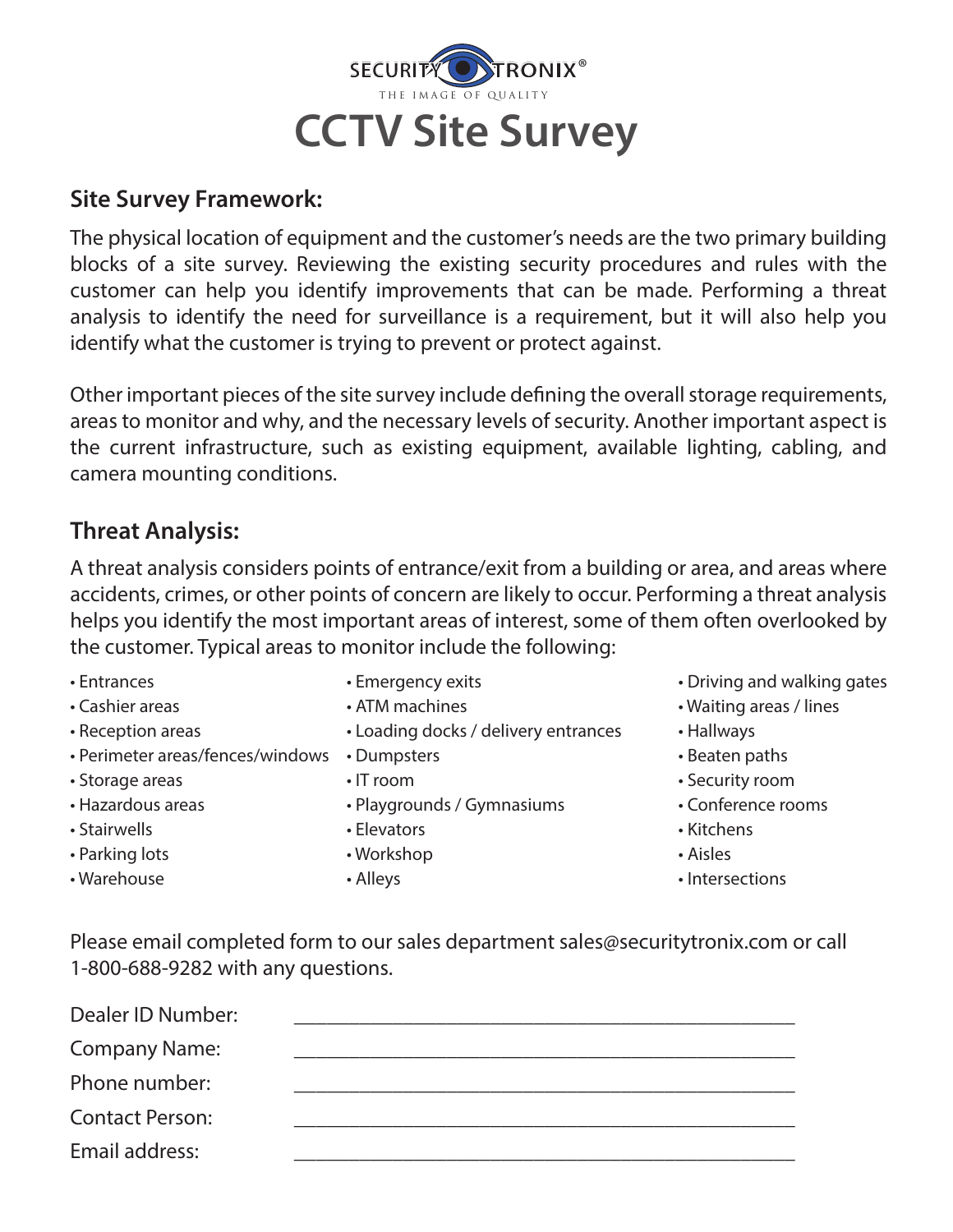| 1. How would you describe your current video surveillance needs?                                                                                                                                                                                                                                                            |
|-----------------------------------------------------------------------------------------------------------------------------------------------------------------------------------------------------------------------------------------------------------------------------------------------------------------------------|
| New system<br>Expand existing system <b>EXPANDIAL EXPANDI</b><br>Replace existing system __________                                                                                                                                                                                                                         |
| 2. System Application                                                                                                                                                                                                                                                                                                       |
| Indoors<br>Outdoors<br><b>Both Indoor and Outdoor</b>                                                                                                                                                                                                                                                                       |
| 3. Location of Cameras - indicate number required at each location.                                                                                                                                                                                                                                                         |
| Entrance / Exit<br>Parking Lot<br>Perimeter<br>Hallways / Aisles<br><u> 1980 - Johann Barbara, martxa alemaniar a</u><br><b>Building Exterior</b><br>Other (please specify)                                                                                                                                                 |
| 4. Will any of these be 360 degree Pan/Tilt/Zoom (PTZ) cameras?                                                                                                                                                                                                                                                             |
| Yes (indicate qty) $\frac{1}{2}$ $\frac{1}{2}$ $\frac{1}{2}$ $\frac{1}{2}$ $\frac{1}{2}$ $\frac{1}{2}$ $\frac{1}{2}$ $\frac{1}{2}$ $\frac{1}{2}$ $\frac{1}{2}$ $\frac{1}{2}$ $\frac{1}{2}$ $\frac{1}{2}$ $\frac{1}{2}$ $\frac{1}{2}$ $\frac{1}{2}$ $\frac{1}{2}$ $\frac{1}{2}$ $\frac{1}{2}$ $\frac{1}{2}$ $\$<br><b>No</b> |

# **5. Total number of cameras of each resolution your system will require**

| 1MP |  |
|-----|--|
| 2MP |  |
| 4MP |  |
| 6MP |  |

# **6. What lighting conditions will you need to record in?**

| Daylight/continuously lit |  |
|---------------------------|--|
| Night                     |  |
| Day and Night             |  |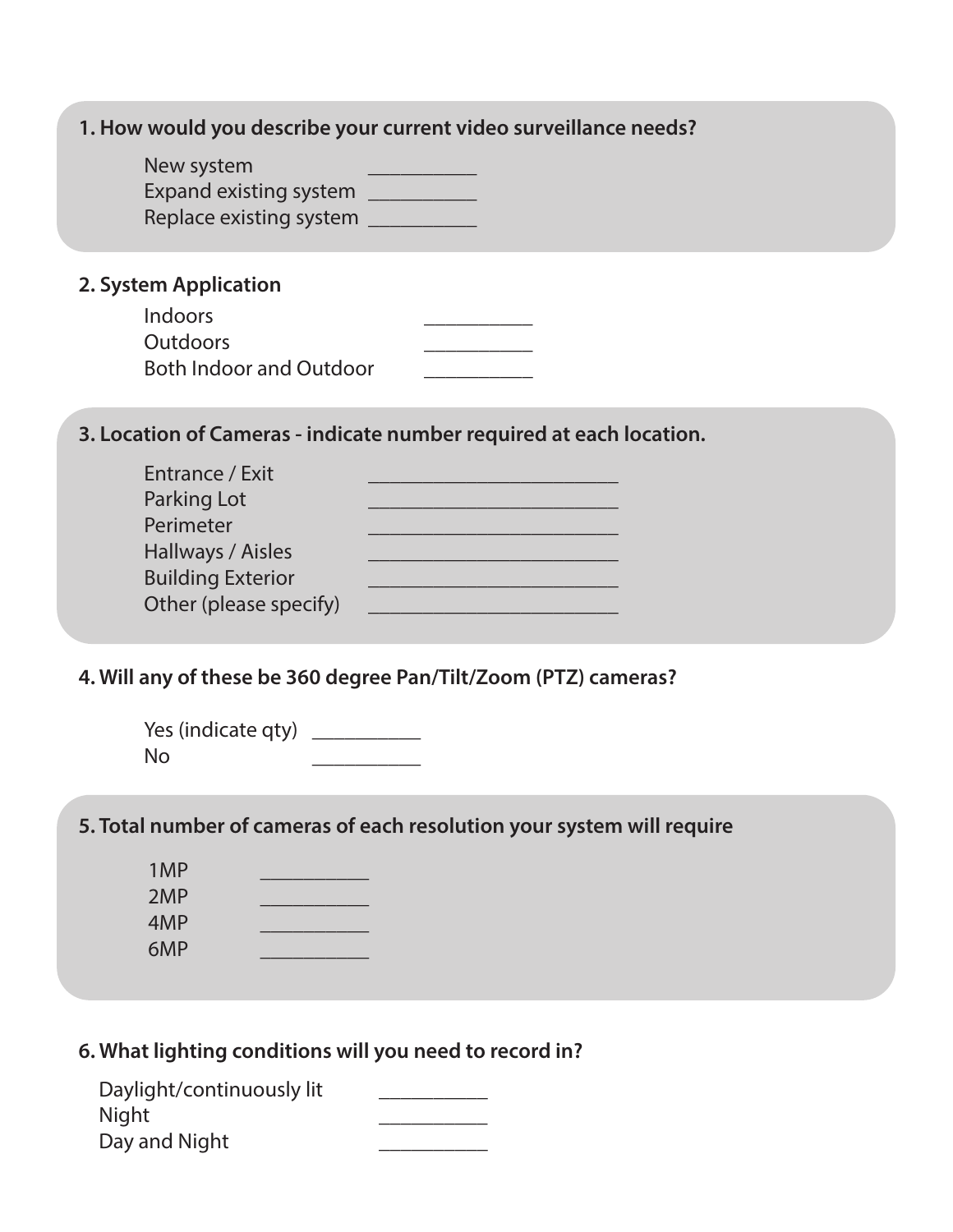| 7. Lens type (specify qty of each)                                           |  |
|------------------------------------------------------------------------------|--|
| Fixed<br><b>Manual Varifocal/Zoom</b><br>Motorized Varifocal/Zoom<br>Fisheye |  |

#### **8. Camera Housings (specify qty of each)**

| Dome               |  |
|--------------------|--|
| <b>Turret Dome</b> |  |
| <b>Bullet</b>      |  |

### **9. Camera Mounting Bracket (specify qty of each)**

| Wall                |  |
|---------------------|--|
| Ceiling             |  |
| Pendant             |  |
| Pole                |  |
| Corner              |  |
| <b>Junction Box</b> |  |

**10. Camera power (please indicate the camera qty of each power type)**

| 12VDC                     |  |
|---------------------------|--|
| 24VAC                     |  |
| PoE (Power over Ethernet) |  |

#### **11. Are vandal-resistant cameras required? Indicate qty if Yes**

| Ves |  |
|-----|--|
| No  |  |

#### **12. What transmission method will be used?**

| <b>Coaxial Cable</b> |  |
|----------------------|--|
| <b>Fiber Optics</b>  |  |
| Network Cable        |  |

#### **13. What are your recorded video storage requirements?**

| $5-10$ days          |  |
|----------------------|--|
| $10-30$ days         |  |
| 30-45 days           |  |
| 45+ (please specify) |  |